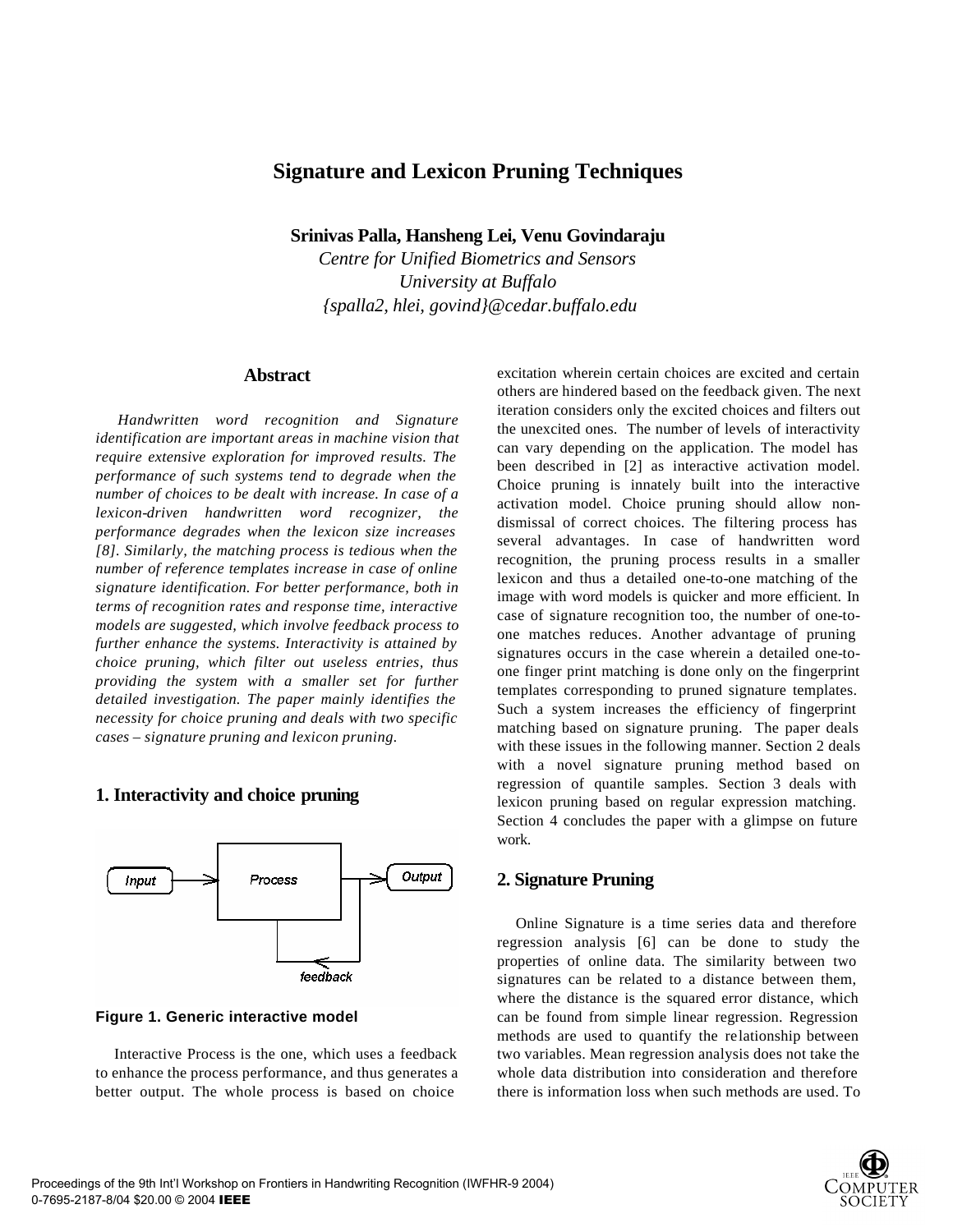properly quantify the whole relationship between two data distributions, it has been shown in literature that quantile regression can yield better results [4,5].

#### **2.1. Quantile samples**

Quantile samples are values that split the data population into different proportions. To summarize a vector of numeric values, the general approach is to represent the vector using the mean value. However, the mean does not always provide the best representation of the whole vector. If the data values are skewed such that there are very few high values but a large number of small values, the mean is sensitive to high values. Such a data can be summarized by using not just one mean but by using different quantiles.



**Figure 2. 25% - 50% - 75% Quantiles**

A p% quantile is defined as the value that splits the data into proportions of p/100 and (100-p)/100. For example, a 25% sample quantile splits the data into  $\frac{1}{4}$  and ¾ while a 50% quantile splits the data population into two halves. The latter is equal to the more popular median of the distribution. By taking into account all the quantiles instead of median, the innate skew ness in the data population can be accounted for. The figure 2 is a plot of the X-data values for various Users' signatures. The figure shows 25%, 50% and 75% quantiles of each X-data population.

#### **2.2. Simple linear regre ssion of quantiles**

Quantile regression as described in [4] is an extension of classical least squares estimation of conditional mean models to the estimation of an ensemble of models for several conditional quantile functions. Data distribution similarity can be assessed by taking the quantile values from different data populations and then plotting the quantiles of one distribution against the other. Once the points are formed, a simple linear regression is done so as to get the best fitting line through these points. If the two data populations belong to the same distribution, then their quantile-quantile plot is a straight line. So the squared error distance gives how similar the two distributions are. The two distributions can also be time series data. Based on this idea, signature pruning is done as follows. For every user, a reference signature is taken. The reference signature is selected from the training samples (5 samples are taken during user registration). The reference signature is the one that has the least distance from all the other signatures. The "distance" here is the least square error distance found after simple linear regression through quantile samples. If only the x-y coordinates are taken to represent a user signature, the signature is first made scale and translation invariant. This is done as follows:

$$
X_i = \frac{X_i - \min(X_i)}{\max(X_i) - \min(X_i)} Y_i = \frac{Y_i - \min(Y_i)}{\max(Y_i) - \min(Y_i)}
$$

Once the signatures are normalized, the distance between them can be found from the X-data and Y-data quantiles (fig 3). Let the quantile distance (qdist) be defined as the sum of the squared residuals after simple linear regression through the quantile Vs quantile plot, obtained by plotting the quantiles of one population against the other. Given two signatures  $S_1 < X_1$ ,  $Y_1 >$  and  $S_2$  $\langle X_2, Y_2 \rangle$ , the distance between them is given by:

$$
d_x = qdist(X_1, X_2)
$$
  

$$
d = d_x \times d_y
$$
  

$$
d = d_x \times d_y
$$

#### **2.3. Pruning process**

For every registered user, the reference signature is stored. When a test signature is given, the distance of the test signature with every reference signature is taken. The reference signatures are sorted according to their distance from the test signature and the top 'n' signatures are filtered for further consideration while other signatures are discarded. The choice of n is made based on the experiments with a set of test signatures pertaining to various users. The test dataset consisted of 40 users with 19 signatures per user for a total of 760 signatures. One reference signature per user is already set aside and does not constitute the test dataset.

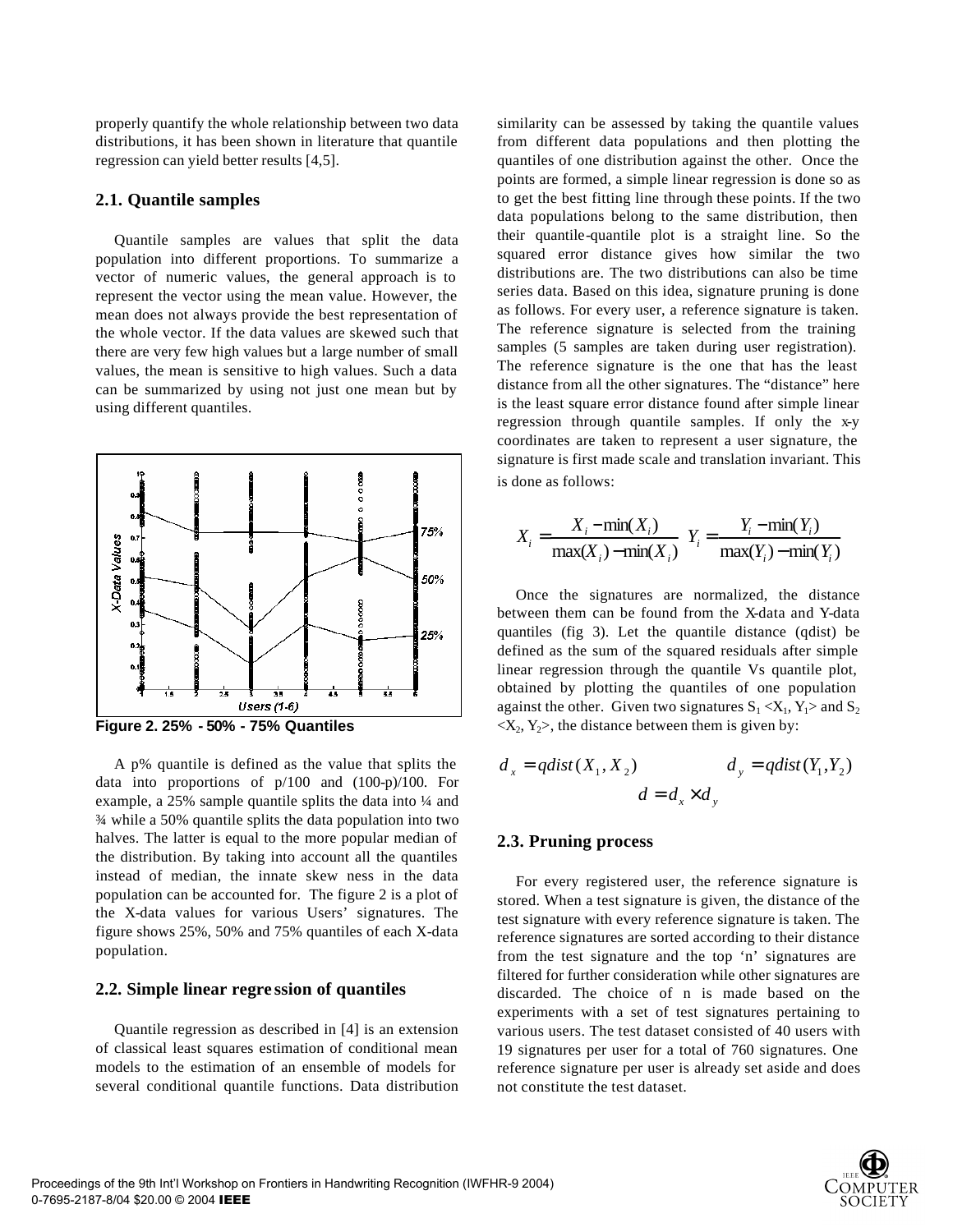

**Figure 3. Quantile – Quantile plots**

The pruning results are shown in table 1. The correct signature template is always within the pruned results when n=5. Also 86% of the time, the correct signature is the one with least quantile distance ( $d = d_x \times d_y$ ). So by

taking top 5 signatures, it is ensured that there are no false dismissals. No forgeries are considered here, since the main idea is to prune correct templates and pass it to the actual recognizer. So even if a forgery is given, it is for the later stage to deal with it. Pruning only ensures that false dismissals don't occur.

**Table 1. Results of pruning on signature dataset**

| Total             | Top | Top | Top | Top | Top |
|-------------------|-----|-----|-----|-----|-----|
| <b>Signatures</b> |     |     |     |     |     |
| 760               | 654 | 58  | 30  | 16  |     |

### **3. Lexicon Pruning**

The word image can be considered as having three parts – main body, ascenders and descenders. Accordingly, we have four lines to segment the word image. These are the ascender line, the half line, the base line and the descender line. Once the image features are

extracted, we can find whether the image contains ascenders or descenders. Based on this information, the lexicon can be pruned so that a one to one match is done only with the pruned lexicon entries. This will minimize the comparison time and at the same time increases accuracy.

### **3.1. Reference lines**

Given a word image, the reference lines of the image are found. The reference lines are found according to the algorithm described in [3]. The basic idea is to construct horizontal runs from the image. Once the horizontal runs are found, the center of mass of the image is found. A regression line is drawn through all the horizontal runs below the center of mass, which have no neighbors below. This is an approximation for the base line. Now consider only those horizontal runs (with no neighbors below) within a small distance from the approximated baseline and do a simple linear regression to get the final baseline. The horizontal runs which are minima and maxima help determine the descender line and ascender line. The half line corresponds to maxima near to base line.

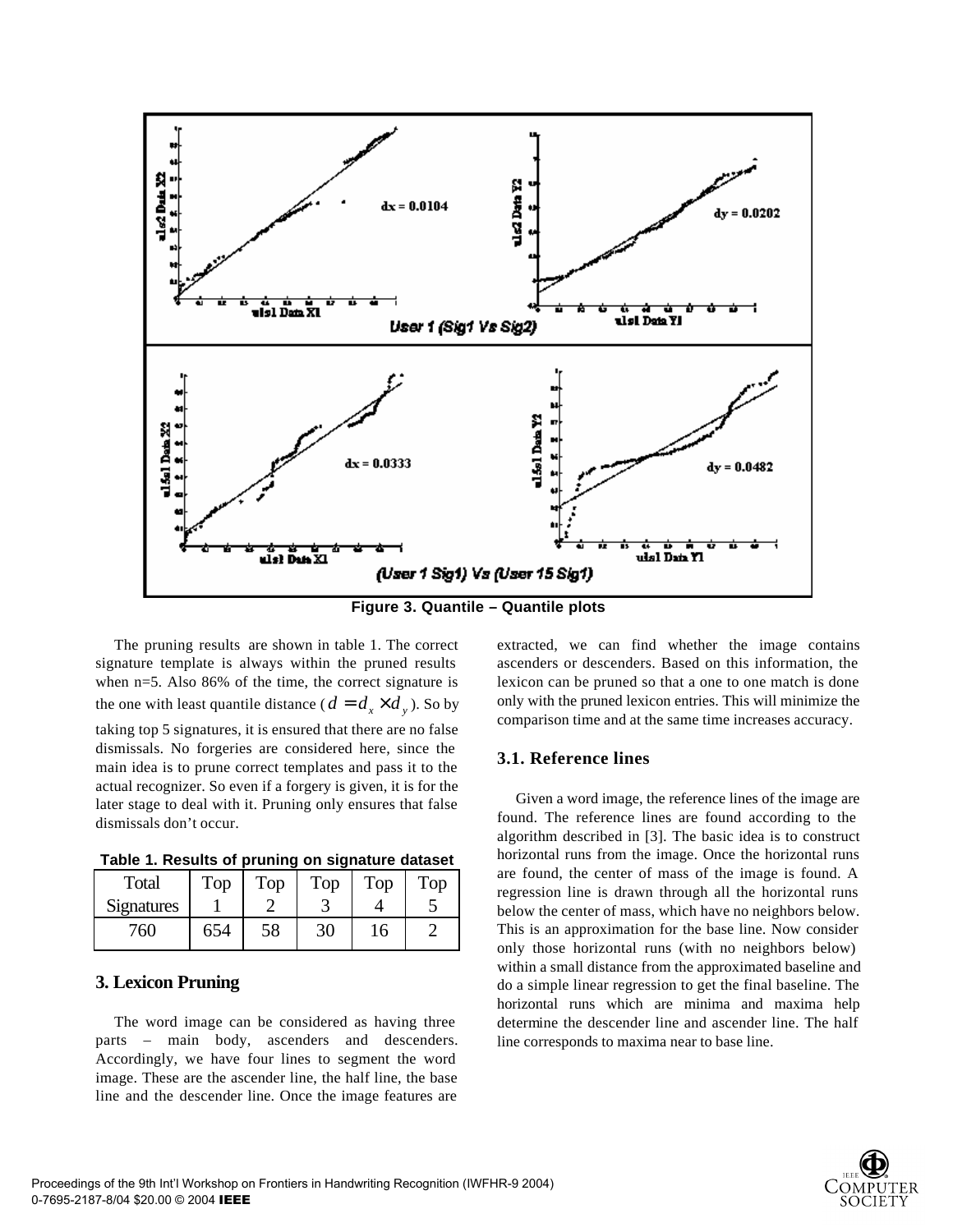

**Figure 4. Original image**



**Figure 5. Reference lines**

Once the reference lines are detected, the presence or absence of ascenders and descenders can be found. For this purpose the image is converted into a block adjacency graph from the horizontal runs. A graph with nodes and edges corresponding to the image is generated from the BAG. The graph representation along with the reference lines aid in the generation of a regular expression corresponding to the image.



**Figure 6. Graph Representation of Image**

# **3.2. Regular expression match pruning**

Given a word image, a regular expression pertaining to that word can be formed. Ascender-Descender detection is trivial, given a graph representation and reference lines. The regular expression is formed using three basic symbols <a, d, n>. Here 'a' stands for ascender, 'd' stands for descender and 'n' stands for any character. Now a regular expression is formed based on these symbols for a particular image and lexicon entries, which match the regular expression, are only considered for further matching. A Legal regular expression [7] contains symbols with their occurrence indicator. A "\*" indicates that the symbol appears zero or more times. A "+" indicates that a symbol appears one or more times. For example, a regular expression " $nd(n)*(a)*(n)*a"$  indicates that the word starts with a normal character, followed by a descender, followed by zero or more occurrences of a normal character, followed by one or more occurrences of an ascender, followed by zero or more occurrences of a normal character, followed by an ascender. A word matching the regular expression is "symbol". As an other example, a regular expression " $a(n)$ \* $(d)$ <sup>+</sup> $n$ \*an" corresponds to "buffalo" but not "Amherst" since the regular expression indicates that there is at least one character which is a descender.

# **3.3. Pruning process**

Given a word image, the reference lines are detected and the graph is generated. From this information, a regular expression corresponding to the word is generated. Every entry of the lexicon is checked against the regular expression based on a fast regular expression matching algorithm. Only those words matching the regular expression are considered for further investigation. The pruning process is customized for a particular word recognizer [1] that uses the reference lines and graph representation for image feature extraction. So the pruning process is just a part of the image feature extraction process with only an additional regular expression matching [7] involved.



**Figure 7. Regular expression based pruning**

# **4. Conclusions**

The signature pruning and lexicon pruning processes, when integrated with the actual recognizer make the whole system more robust. Any recognizer involving a one to one match mechanism will benefit from such a feedback.